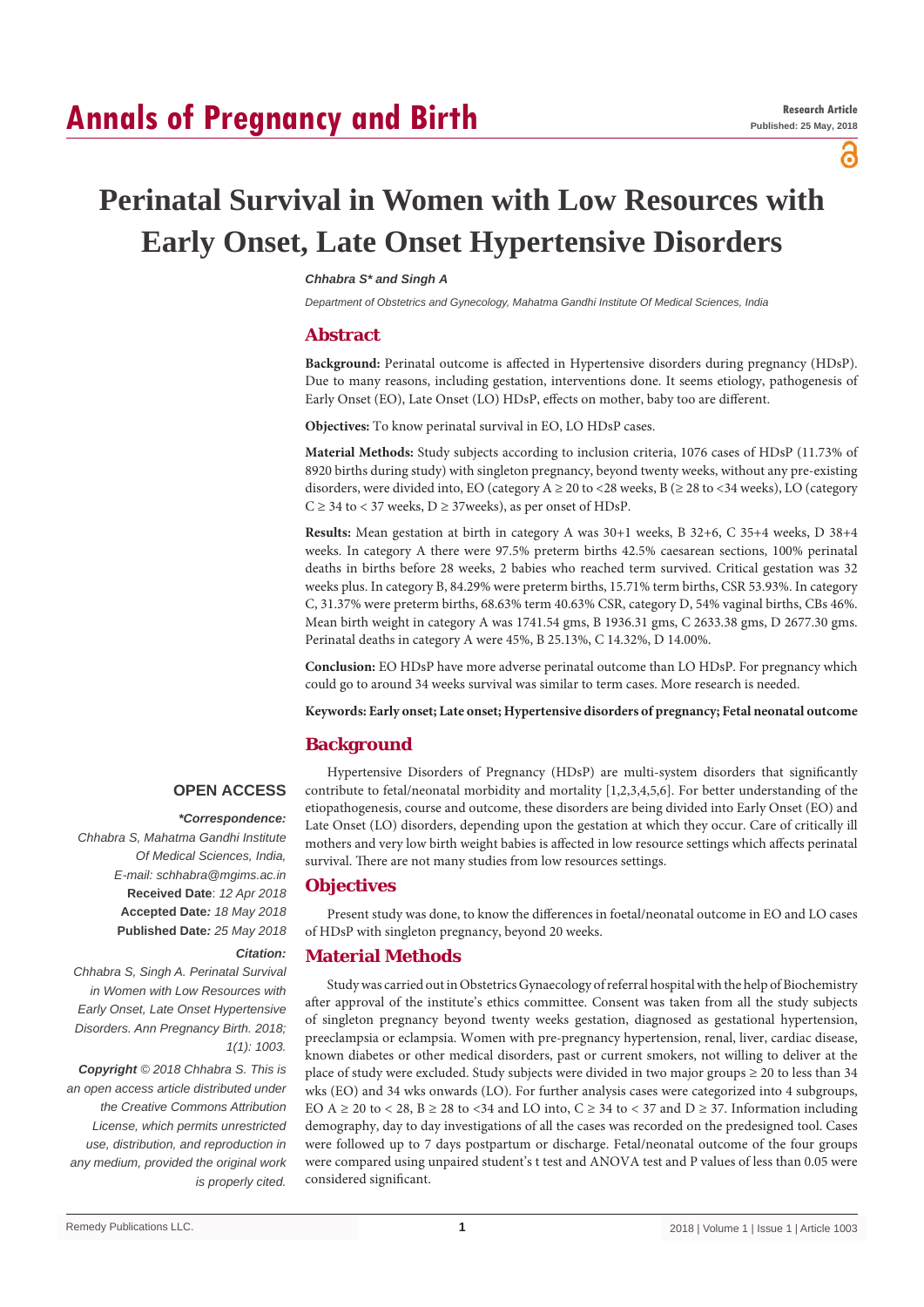| Category     | Weeks at<br>delivery |                |             |          |                |             |             |           |                | <b>Birth Weight (grams)</b> |              |                |                |                |          |             |                |              |                |                |
|--------------|----------------------|----------------|-------------|----------|----------------|-------------|-------------|-----------|----------------|-----------------------------|--------------|----------------|----------------|----------------|----------|-------------|----------------|--------------|----------------|----------------|
|              |                      | < 1000         |             |          | 1000-1499      |             |             | 1500-1999 |                |                             |              | 2000-2499      |                |                |          | $\geq 2500$ |                |              |                | <b>Total</b>   |
|              |                      | M              | N           | L        | F.             | M           | N           | L         | F              | M                           | N            | L              | F              | M              | N        | L           | F              | M            | N              |                |
| $A_n=80$     | 28                   | $\overline{4}$ | 11          | $\Omega$ | $\Omega$       | $\Omega$    | $\Omega$    | $\Omega$  | $\Omega$       | $\Omega$                    | $\Omega$     | $\Omega$       | $\Omega$       | $\Omega$       | $\Omega$ | $\Omega$    | $\Omega$       | $\Omega$     | $\mathbf 0$    | 15             |
|              | $\geq 28 - 34$       | $\Omega$       | $\mathbf 0$ | 15       | $\mathbf{1}$   | 3           | 11          | 2         | $\Omega$       | 3                           | $\mathbf{1}$ | $\Omega$       | $\Omega$       | $\Omega$       | $\Omega$ | $\Omega$    | $\Omega$       | $\Omega$     | $\mathbf 0$    | 36             |
|              | $\geq 34 - 37$       | $\Omega$       | $\mathbf 0$ | $\Omega$ | $\mathbf 0$    | $\mathbf 0$ | $\mathbf 0$ | 17        | $\Omega$       | $\Omega$                    | $\Omega$     | 8              | $\Omega$       | $\overline{2}$ | $\Omega$ | $\mathbf 0$ | $\mathbf 0$    | $\mathbf{0}$ | $\mathbf 0$    | 27             |
|              | $\geq 37$            | $\Omega$       | $\mathbf 0$ | $\Omega$ | $\mathbf 0$    | $\Omega$    | $\mathbf 0$ | $\Omega$  | $\Omega$       | $\Omega$                    | $\Omega$     | $\overline{2}$ | $\Omega$       | $\Omega$       | $\Omega$ | $\mathbf 0$ | $\mathbf 0$    | $\Omega$     | $\mathbf 0$    | $\overline{2}$ |
|              |                      | $\overline{4}$ | 11          | 15       | $\mathbf{1}$   | 3           | 11          | 19        | $\Omega$       | 3                           | $\mathbf{1}$ | 10             | $\Omega$       | $\overline{2}$ | $\Omega$ | $\Omega$    | $\mathbf{0}$   | $\Omega$     | $\mathbf 0$    | 80             |
| B n=191      | $\geq 28 - 32$       | 5              | 15          | 36       | $\overline{2}$ | 6           | 6           | 61        | $\Omega$       | $\overline{4}$              | $\mathbf{1}$ | $\mathbf 0$    | $\Omega$       | $\Omega$       | $\Omega$ | $\Omega$    | $\mathbf{0}$   | $\Omega$     | $\mathbf 0$    | 136            |
|              | $\geq 34 - 37$       | $\Omega$       | $\mathbf 0$ | $\Omega$ | $\mathbf{1}$   | $\mathbf 0$ | $\mathbf 0$ | $\Omega$  | $\Omega$       | $\Omega$                    | $\Omega$     | 40             | 2              | $\overline{2}$ | 4        | $\mathbf 0$ | $\mathbf{0}$   | 0            | $\mathbf 0$    | 49             |
|              | $\geq 37$            | 0              | $\mathbf 0$ | $\Omega$ | $\Omega$       | $\Omega$    | $\mathbf 0$ | $\Omega$  | $\Omega$       | $\Omega$                    | $\Omega$     | $\mathbf 0$    | $\Omega$       | $\Omega$       | $\Omega$ | 6           | $\mathbf 0$    | $\Omega$     | $\mathbf 0$    | 6              |
|              |                      | 5              | 15          | 36       | 3              | 6           | 6           | 61        | $\Omega$       | $\overline{4}$              | $\mathbf{1}$ | 40             | $\overline{2}$ | $\overline{2}$ | 4        | 6           | $\Omega$       | $\Omega$     | $\mathbf 0$    | 191            |
| $C_{n=475}$  | $\geq 34 - 37$       | $\Omega$       | $\Omega$    | 3        | $\Omega$       | $\Omega$    | $\Omega$    | 54        | $\overline{2}$ | 3                           | 10           | 50             | 1              | 9              | 17       | $\Omega$    | $\Omega$       | $\Omega$     | $\mathbf 0$    | 149            |
|              | $\geq 37$            | $\Omega$       | $\mathbf 0$ | $\Omega$ | $\mathbf 0$    | $\Omega$    | $\mathbf 0$ | $\Omega$  | $\Omega$       | $\Omega$                    | $\Omega$     | 100            | $\overline{4}$ | $\mathbf 0$    | 10       | 200         | $\mathbf{1}$   | $\Omega$     | 11             | 326            |
|              |                      | $\Omega$       | $\Omega$    | 3        | $\Omega$       | $\Omega$    | $\Omega$    | 54        | $\overline{2}$ | 3                           | 10           | 60             | 5              | 9              | 27       | 20          | $\mathbf{1}$   | $\Omega$     | 11             | 475            |
| D 300        | $\geq 37$            | $\Omega$       | $\Omega$    | $\Omega$ | $\Omega$       | $\Omega$    | $\Omega$    | 19        | $\Omega$       | 5                           | $\Omega$     | 55             | 10             | 6              | 10       | 184         | 3              | $\mathbf{1}$ | $\overline{7}$ | 300            |
| <b>TOTAL</b> |                      | 9              | 26          | 54       | 3              | 9           | 15          | 153       | $\Omega$       | 16                          | 14           | 255            | 16             | 22             | 41       | 390         | $\overline{4}$ | $\mathbf{1}$ | 18             | 1046           |
|              |                      |                | 35          | 81       |                |             | 183         |           |                |                             |              | 334            |                |                |          |             |                |              |                |                |

#### **Table 1:** Gestation at delivery in study subjects and birth weight.

M: Macerated Still Birth, N: Neonatal Death, L: Live Birth, F: Fresh Still Birth

**Table 2:** Perinatal loss in different categories.

| Category     | Mode of<br>labour<br>Onset |              |                |                          |                          |             |          |                          |                          |          | <b>Gestational Delivery(weeks)</b> |                |                          |          |                |                          |                          |                |              |                |                |
|--------------|----------------------------|--------------|----------------|--------------------------|--------------------------|-------------|----------|--------------------------|--------------------------|----------|------------------------------------|----------------|--------------------------|----------|----------------|--------------------------|--------------------------|----------------|--------------|----------------|----------------|
|              |                            | < 28         |                |                          |                          |             |          | $\geq 28 - 32$           |                          |          |                                    | $\geq 32 - 34$ |                          |          |                | $\geq 34 - 37$           |                          | $\geq 37$      |              |                |                |
|              |                            | LB           |                | <b>SB</b>                |                          | LB          |          | <b>SB</b>                |                          | LB       |                                    | <b>SB</b>      |                          | LB       |                | <b>SB</b>                |                          | <b>LB</b>      |              | <b>SB</b>      |                |
|              |                            | L            | N              | M                        | F                        |             | N        | M                        | F                        | ⊾        | N                                  | M              | F                        |          | N              | M                        | F                        | L              | N            | M              | F              |
| A 80         | S                          | 2            | $\overline{2}$ | 1                        | $\mathbf 0$              | 2           | 1        | $\overline{\phantom{a}}$ | $\mathbf 0$              | 2        | $\mathbf 0$                        | $\Omega$       | $\mathbf 0$              | 6        | $\mathbf 0$    | $\mathbf 0$              | $\mathbf 0$              | 0              | $\mathbf 0$  | $\mathbf 0$    | 0              |
|              |                            | 9            | 9              | 3                        | $\mathbf 0$              | 12          | 8        | 2                        | 1                        | 13       | 2                                  | 3              | $\Omega$                 | 19       | $\mathbf 0$    | $\overline{2}$           | $\Omega$                 | 2              | $\mathbf 0$  | $\mathbf 0$    | 0              |
| <b>B</b> 191 | S                          | $\mathbf 0$  | $\mathbf 0$    | $\overline{\phantom{a}}$ | $\overline{\phantom{a}}$ | 16          | 8        | $\mathbf 0$              | 2                        | 14       | $\mathbf 0$                        | 1              | $\mathbf 0$              | 17       | $\mathbf 0$    | $\mathbf 0$              | 1                        | $\overline{4}$ | $\mathbf 0$  | $\mathbf 0$    | $\mathbf 0$    |
|              |                            | $\Omega$     | $\Omega$       | $\overline{\phantom{a}}$ | $\sim$                   | 19          | 12       | 6                        | $\Omega$                 | 20       | $\overline{2}$                     | 8              | $\Omega$                 | 52       | $\overline{4}$ | 2                        | 2                        | 27             | $\mathbf 0$  | $\mathbf 0$    | 0              |
| C 475        | S                          | $\mathbf 0$  | $\mathbf{0}$   | $\sim$                   | $\sim$                   | $\Omega$    | $\Omega$ | ٠                        | $\sim$                   | $\Omega$ | $\mathbf 0$                        | $\sim$         | $\overline{\phantom{a}}$ | 60       | $\overline{7}$ | $\overline{2}$           |                          | 73             | $\mathbf 0$  | $\mathbf 0$    | $\overline{2}$ |
|              |                            | $\mathbf{0}$ | $\mathbf 0$    | $\overline{\phantom{a}}$ | $\overline{\phantom{a}}$ | $\Omega$    | $\Omega$ | ٠                        | $\overline{\phantom{a}}$ | $\Omega$ | $\Omega$                           | $\sim$         | $\overline{\phantom{a}}$ | 74       | 20             | 10                       | $\overline{2}$           | 228            | 1            | $\overline{4}$ | 19             |
| D 300        | S                          | $\mathbf 0$  | $\mathbf 0$    | $\sim$                   | ٠                        | $\mathbf 0$ | $\Omega$ | ٠                        | $\overline{\phantom{a}}$ | $\Omega$ | $\mathbf 0$                        | $\sim$         | $\overline{\phantom{a}}$ | $\Omega$ | $\mathbf 0$    | $\overline{\phantom{a}}$ | $\overline{\phantom{a}}$ | 106            | $\mathbf{1}$ | $\overline{4}$ | $\overline{2}$ |
|              |                            | $\mathbf 0$  | $\Omega$       | $\overline{\phantom{a}}$ | $\overline{\phantom{a}}$ | $\Omega$    | $\Omega$ | ٠                        | $\sim$                   | $\Omega$ | $\Omega$                           | $\sim$         | $\overline{\phantom{a}}$ | $\Omega$ | $\mathbf 0$    | ٠                        | $\sim$                   | 165            | 12           | 8              | 15             |
| <b>Total</b> |                            | 11           | 11             | $\overline{4}$           | $\Omega$                 | 49          | 29       | 9                        | 3                        | 49       | $\overline{4}$                     | 12             | $\mathbf 0$              | 228      | 31             | 16                       | 6                        | 605            | 14           | 16             | 38             |
|              |                            |              | 26             |                          |                          |             | 90       |                          |                          |          | 65                                 |                |                          |          | 281            |                          |                          | 673            |              |                |                |

LB: Live Births, SB: Still Births, L: Live Birth, F: Fresh Still Birth, M: Macerated Still Birth, N: Neonatal Death, S: Spontaneous, I: Induced.

## **Results**

As per the study criteria, there were 1046 study subjects, 11.73% of 8920 births during the study period. In category A, there were 80 patients, 0.89% of all births, 2.31% of births at the gestation similar to category a patients and 7.65% of all cases with HDsP. There were 191 cases in category B, 2.14% of all births, 2.88% of births at gestation similar to category B and 18.26% of all births with HDsP. In category C, there were 475 patients, 5.33% of all births, 15.25% of births at gestation similar to category C and 45.41% of births with HDsP. In category D, there were 300 cases, 3.37% of births, 6.42% of births at gestation similar to category D and 28.68% of births with HDsP. Over all 26% cases of HDsP were of less than 34 weeks gestation (EO).

Significantly more (p=0.001) cases of EO disorders had severe gestational hypertension, compared to LO cases [43.75% (35 of 80) A, 41.9% (80 of 191) of B, 17.5% (83 of 475) of C and 12% (36 of 300) of D] and also severe preeclampsia [25% (20 of 80) of A, 25.1% (48 of 191) of B, 9.6% (46 of 475) of category C and 11.3% (34 of 300) of D].

Of 80 patients of category A, 18.75% (15 of 80) delivered before 28 weeks, 5 babies were Still Born (SB) after induced or spontaneous labour and 10 neonatal deaths, no survival (100% perinatal loss). In 18 women (22.5%) pregnancy could be taken up to 32 weeks, 55.5% (10 of 18) had labour induced for maternal / foetal concern, 10 had vaginal births, all SB or NND and 8 had Caesarean Births (CB) with 4 NNDs, total, 14 perinatal deaths out of 18(77.7% perinatal loss). Further, 18 mothers reached 34 weeks (22.5%) gestation. There were 3 still births, 4 NND and 11 survived, perinatal loss 38.8%. In 29 (36.25%) women pregnancy could be prolonged to  $\geq$  34-37 weeks with 14 VB, 15 CB, and all babies survived. Only 2 women reached term in category A and had labour was induced for materno-fetal concern and both babies survived. Overall in category A, 77.5% (62 of 80) babies were SGA, 100 % (15 of 15 births) with birth at <28 weeks,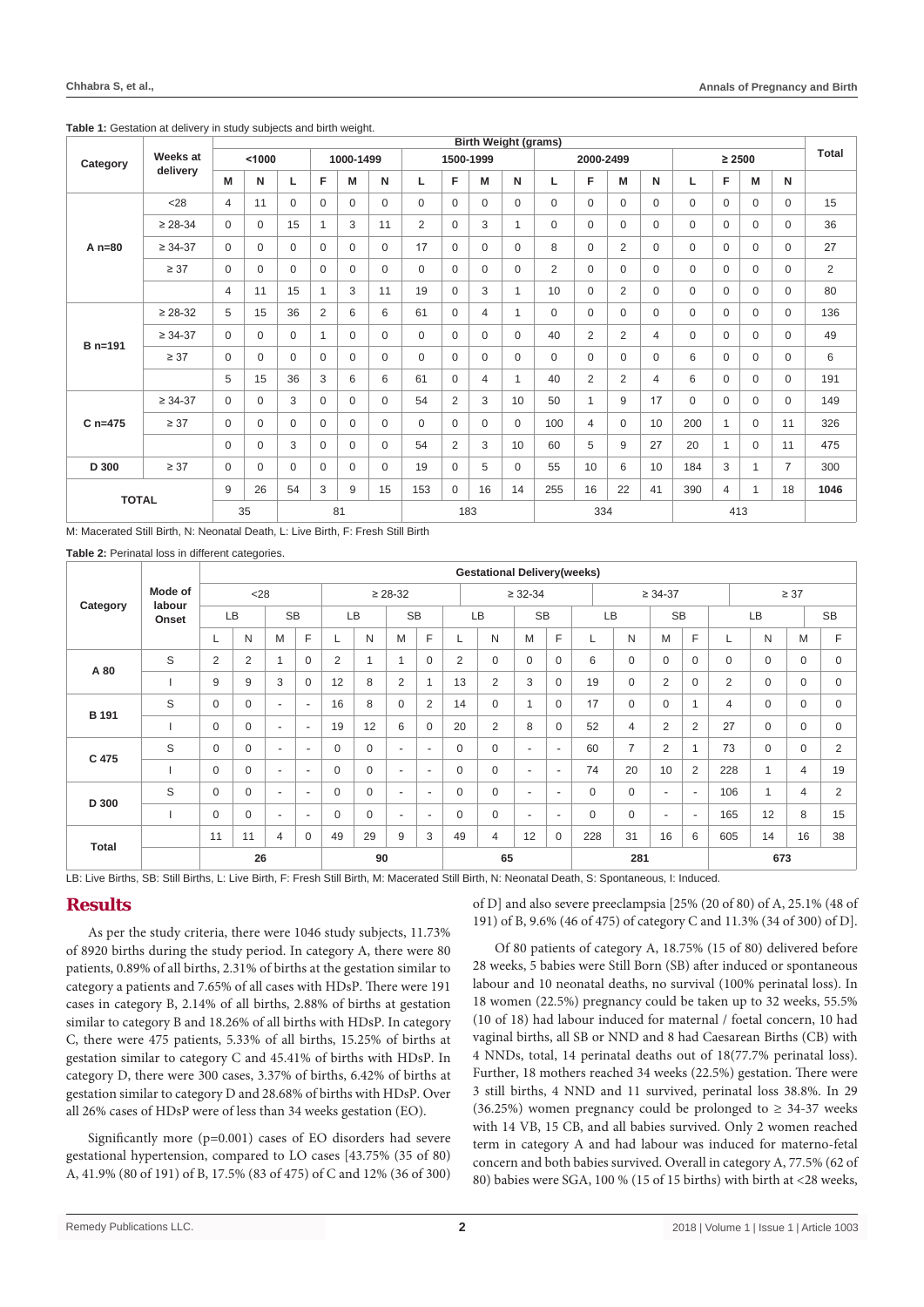

69.44% (25 of 36 births)  $\geq$  28-34 weeks, 74.07% (20 of 27 births) of ≥34-37 weeks and 100, 0% (both births at ≥ 37 weeks).

Of 191 patients of category B, 43 (22.5%) delivered between ≥ 28-32 weeks 35 VB (81.40%) and 8 had CBs (18.60%) and perinatal loss was 51.16%. Overall 44 (23.04%) of 191, delivered between 32- 34 weeks, 25 (56.82%) VB and 19 (43.18%) CBs, CSR (43.18%), with 9 SBs and 3 NNDs, perinatal loss 27.27%. Of 74 (38.74%) women who delivered between  $\geq$  34-37 weeks, 26 (35.14%) had VBs, 48 CBs (64.86%) with perinatal loss of 9.46%. Of 191 women of category B, 19 (9.95%) reached term, with, 11 CBs (57.89%) and all babies survived (Figure 1).

Of 475 women of category C, 149(31.37%) delivered between ≥ 34-37 weeks, 82 (55.03%) VBs, 67 CBs. (44.97%) and 326 reached term. Of the 326 term cases 200 had VBs and 126 CS. (38.65%). In preterm perinatal loss was 28.18%. Overall 326 (68.63%) of 475 category C, had term births, 200 VB (61.35%) and 126 CB (38.65%) and perinatal loss 7.97%, total perinatal loss in category C 14.32%.

In category D of 300 patients, 162 (64%) had VBs and 138 (46%) CBs with 42 (14%) perinatal deaths occurred (Figure 2).

The mean gestation at delivery in category A was (30 weeks +1 day), significantly less compared to category B  $(32 \text{ weeks} + 6 \text{ days})$ and LO, category C (35 weeks +4 days) and in D (38 weeks +4 days) (p value <0.001). Similarly the mean gestation at delivery in category B (32 weeks +6 days) was significantly less compared to Category C (35 weeks +4 days) and D (38 weeks +4 days) (p value <0.001). Among LO cases the mean gestation at delivery in category C was 35 weeks +4 days significantly lower than gestation at delivery in Category D (38 weeks  $+4$  days) (p value <0.001). In A and B with increase in gestation the perinatal survival improved. In category A, the mean birth weight was 1741.54 grams, in category B was 1936.31 grams, significantly lower compared to late onset cases (2633.38 grams in Category C

and 2677.30 grams in Category D) (p<0.0001) (Table 1). Overall 78 of 80 (97.5%) of second trimester hypertensive disorders delivered preterm, highly significantly more compared with category B 84.29%, and category C 31.37%.

In category A, 77.5% (62 of 80) babies were small for gestational age (SGA), (100 % of 15 who delivered at <28 weeks gestation, 69.44% (25 of 36 births between  $\geq$  28-34 weeks, 74.07% (20 of 27 births) at  $\geq$ 34-37 weeks and 100% (2 of 2) at ≥ 37 weeks). In category B 35.08% (67 of 191) babies were SGA, 76.74% (33 of 43) with births between ≥ 28-32 weeks, 50.0% (22 of 44) between ≥ 32-34 weeks, 16.22%(12 of 74) between  $\geq$  34-37 weeks and 63.33% (19 of 30) term births. In LO cases, in category C 42.28% babies (63 of 149) born between  $\geq$ 34-37 weeks were SGA and 30.98% (101 of 326) babies born at term were SGA, 32.76% (57 of 174) delivered at 37 weeks, 34.69%(34 of 98) at 38 weeks, 20.59%(7 of 34) at 39 weeks and 15%( 3 of 20) at >39 weeks. CBs did not change the neonatal survival (some CB still born at birth). Perinatal mortality was significantly higher in EO cases 45% in category A, 25.13% in B than LO 14.32% in category C and 14% in category D (p<0.001) because of SGA and prematurity and associated complications in EO cases (Table 2). There was no maternal death though mothers had more morbidity in EO cases, analysed separately.

## **Discussion**

The concept of EO and LO HDsP is modern and it is being widely accepted that these two entities have different etiologies and need to be regarded as different forms of HDsP [7,8,9,10]. Worldwide the EO HDsP comprises a small subset of all cases (5 to 20%), but the most severe cases for immediate and late effects. LO comprise more than 80% of cases of HDsP [9]. In the present analysis 26% cases were of EO and 74% LO. Ebeigbe et al. [11] in their study of second trimester HDsP reported good obstetric outcome for the majority of fetuses with conservative approach to the management of EO HDsP.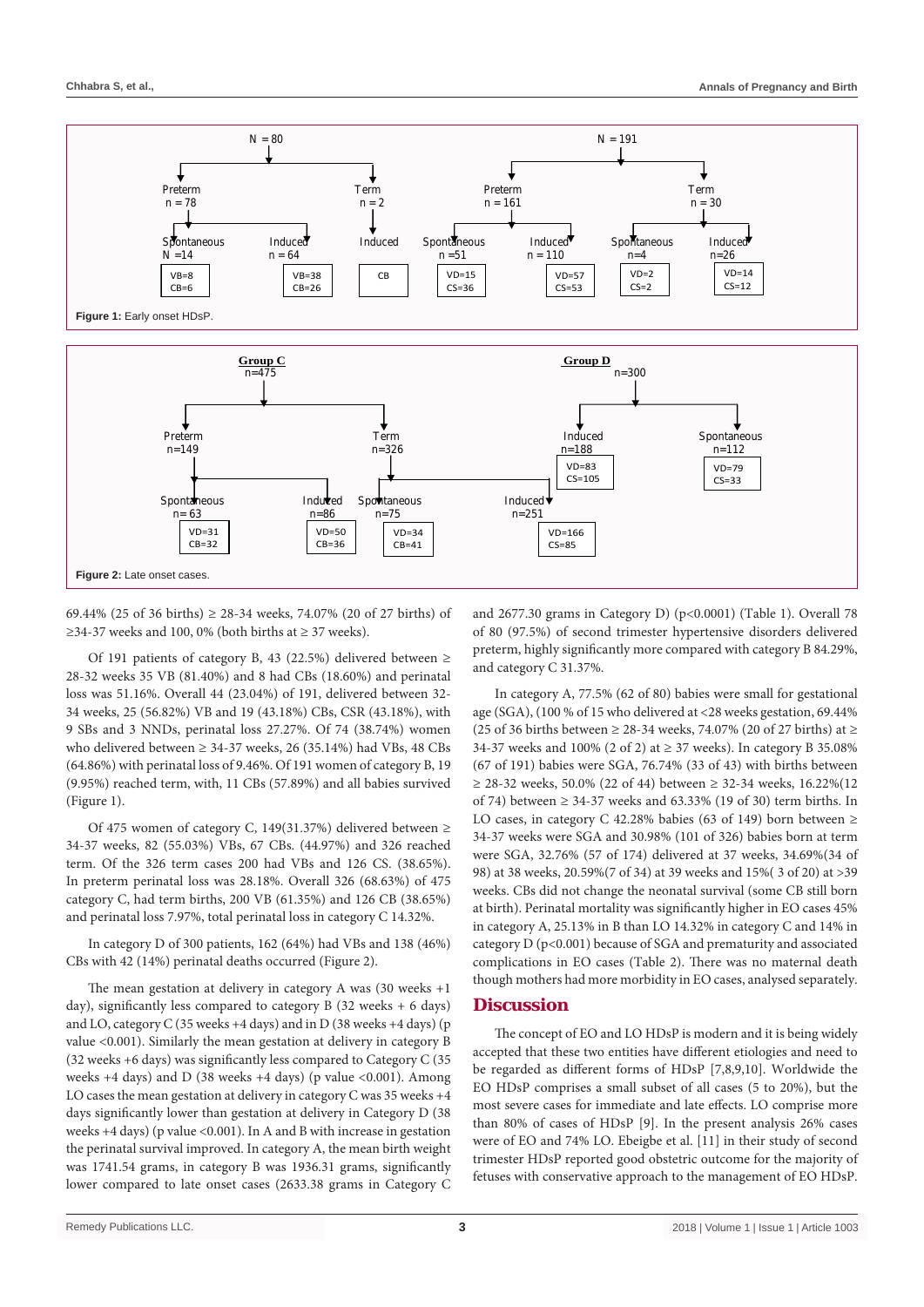However researchers suggested that balance was essential against the significant risk of morbidity to the mother. EO HDsP contributed to 6.3% of all cases of HDsP with an incidence of 1:141 deliveries. Their most cases presented between 28-32 weeks gestation (78.3%). The disease was severe at presentation or rapidly progressive in 39 cases (84.8%), leading to delivery within 72 hours of presentation. Banhidy et al. [12] reported 19.4% preterm births in cases that had hypertension at 4th month of pregnancy which dropped to 4% in 9th month. However hypertension is categorised as essential hypertension, prior to 20 weeks and is not considered gestational hypertension. In the present study 22.50% women in category A and 12.04% in category B had severe HDsP at presentation leading to delivery within 48 hours. While in LO cases, in category C, only 3.79% cases and in category D 2.67% cases were severe at presentation, leading to delivery within 48 hours. Most of the cases with EO preeclampsia were associated with Fetal Growth Restriction (FGR) in various studies [8,9,11,13,14,15,16,17,18,19]. The reason seems to be vascular pathogenesis, which might be responsible for severity of disorder and growth restriction of baby. Hall et al. [14] reported that EO disease had a larger impact on the fetus and neonate than LO HDsP due to more severe prematurity as well as dysmaturity. The expectant management of EO severe pre-eclampsia and careful neonatal care led to better perinatal and neonatal survival. Onah et al. [20] have reported  $8.8 \pm 1.5$  (range: 0-19) weeks mean gain in gestational age in the EO cases. The Perinatal Mortality Rate (PMR) was fourfold in the EO cases compared to the LO due principally to prematurity and FGR. The study revealed that conservative management improved perinatal outcome. Ganzevoort et al. [17] also reported that adverse neonatal outcome was predominantly influenced by gestational age.

In the present study the average gestation at delivery in category A was 30+1 weeks, in category B 32+6 weeks, in category C 35+4 weeks and 38+4 weeks in category D. Even in patients with HDsP at term in some cases, pregnancy was extended to an average of 14 days on individualized basis. Recent research revealed that fetal brain is the last major organ to develop. The baby's brain at 35 weeks weighed only 2/3 rd of what it weighed at 40 weeks. The last weeks of pregnancy seemed very crucial for fetal brain development. It is essential that baby gets the maximum possible intrauterine environment, keeping balance with maternal health and danger of intrauterine death.

In a study by Yang et al. [7], of 255 patients with severe preeclampsia from  $\geq 20$  weeks to term, 24 of <28 weeks, 50 of 28-31 weeks, 34 of 32-33 weeks and  $147 \ge 34$  weeks, the average pregnancy prolongation was  $9 \pm 3$  days (range 1 to 40). Murphy et al. [21] reported CSR of 80% in second trimester HDsP. Researchers reported that 84.8% patients of EO HDsP had preterm births. In the present study in category A 98.5% births were preterm with 77.5% (62 of 80) babies SGA, (100 % SGA (all 15) with births at <28 weeks, 69.44% (25 of 36 births between  $\geq$  28-34 weeks, 74.07% (20 of 27 births) between  $\geq$  34-37 weeks and 100% (both births) at  $\geq$  37 weeks). In category B 35.08% (67 of 191) babies were SGA, 76.74% (33 of 43) in births between  $\geq$  28-32 weeks, 50.0% (22 of 44) births between  $\geq$  32-34 weeks and 16.22% (12 of 74) between ≥ 34-37 weeks and 63.33% (19 of 30) at birth at term. While in LO cases, in category C 42.28% ( 63 of 149) births between ≥ 34-37 weeks and 30.98% (101 of 326) babies born at term were SGA, 32.76% (57 of 174) delivered at 37 weeks, 34.69% (34 of 98) at 38 weeks, 20.59% (7 of 34) at 39 weeks and 15%( 3 of 20) at >39 weeks. CB did not change the neonatal survival with some fresh still births in c-section cases. Patients with second trimester HDsP had significantly more SGA newborns, compared to LO cases. Rasmussen et al. [22] in their population-based study of records of 672,130 pregnancies from the Medical Birth Registry of Norway during 1967-1988, reported that in cases of preeclampsia in preterm births, mean difference in birth weight ranged between 11- 23% against near-equal birth weights in term births.

Perinatal mortality was significantly higher in EO cases (45% in category A, 25.13% in B) than LO (14.32% in category C and 14% in category D) (p<0.001) because of SGA and prematurity and associated complications in EO cases. Perinatal survival improved in cases who delivered beyond 32 weeks, around 34 weeks. However beyond 34 weeks there was not much difference. Perinatal survival in category C and D was almost similar C (85.68%) and D (86.0%) respectively. Conservative management in EO disorders improved perinatal survival in second trimester HDsP. There was no maternal death, though mothers did have more morbidity in EO cases, analysed separately.

Hall et al. [14] in their prospective study reported that a mean of 11 days were gained by expectant management in EO HDsP. The PMR was 24 with a neonatal survival rate of 94%. In a larger retrospective study of 49,812 women, Murphy et al. [21] reported that of 71 patients with second trimester HDsP, 12 had intrauterine deaths (16%), 9 neonatal deaths (12%) occurred and 50 survived (72%). The combination of (HDsP and FGR) may be because EO disorder is caused by, changes in the blood flow of the uterine as well as the umbilical arteries described to be causative for FGR also. Placental and fetal growths are promoted by the presence of Pregnancy-Associated Plasma Protein A (PAPPA) in the placenta [23]. Placental glycoprotein cleaving insulin-like growth factor binding protein-4 (IGFBP4) positively regulated Insulin-Like Growth Factors (IGFs) [24]. Lisonkova [25] reported that the most significant maternal and fetal complications were related to EO.

Irgens [26] also reported unfavorable neonatal outcome in women with EO HDsP. The researchers reported risk of preterm delivery, 2.71-fold higher risk in EO than term HDPs. Ganzevoort et al. [17] reported that the adverse neonatal outcome in EO HDsP was predominantly influenced by gestational age. In the study by Sezik et al. [27] the mean prolongation of gestation in second trimester HDsP was only  $4.8 \pm 4.1$  days (range: 1-13 days). Conservative management was associated with 94.5% (52/55) intrauterine fetal loss. Crispi et al [28] in their study reported the mean gestational age at delivery in EO HDsP 29 weeks and in LO, 37 weeks. Ebeigbe et al. [11] reported most cases presented between 28-32 weeks gestation (78.3%). 84.8% had delivery within 72 hours of presentation and most of the cases delivered by CS (58.7%) and the perinatal survival was 34.0%. Researchers concluded that most EO cases presenting with severe and rapidly progressive disease were associated with significantly higher risk of obstetric interventions and poorer perinatal outcome than LO disease. Vasculopathy does explain poor perinatal outcome in EO HDsP but not in LO. In the study by Ebighe et al. [11] the rate of CS in EO and LO HDsP was not significantly different (43.75% in group A, 47.64% in group B and 42.71% in LO HDsP.

Abdel-Hady el-s et al. [29] reported the median prolongation of gestation  $12 \pm 6$  days. The rate of neonatal survival significantly increased from 12/61 (19.7%) between 24 and 28 weeks to 30/66 (45.5%) between 28 to <32 weeks and 67/84 (79.8%) between 32-34 weeks. Researchers concluded that in low-resource settings, expectant management of EO severe PE was associated with relatively higher rates of perinatal mortality and should be limited to gestational ages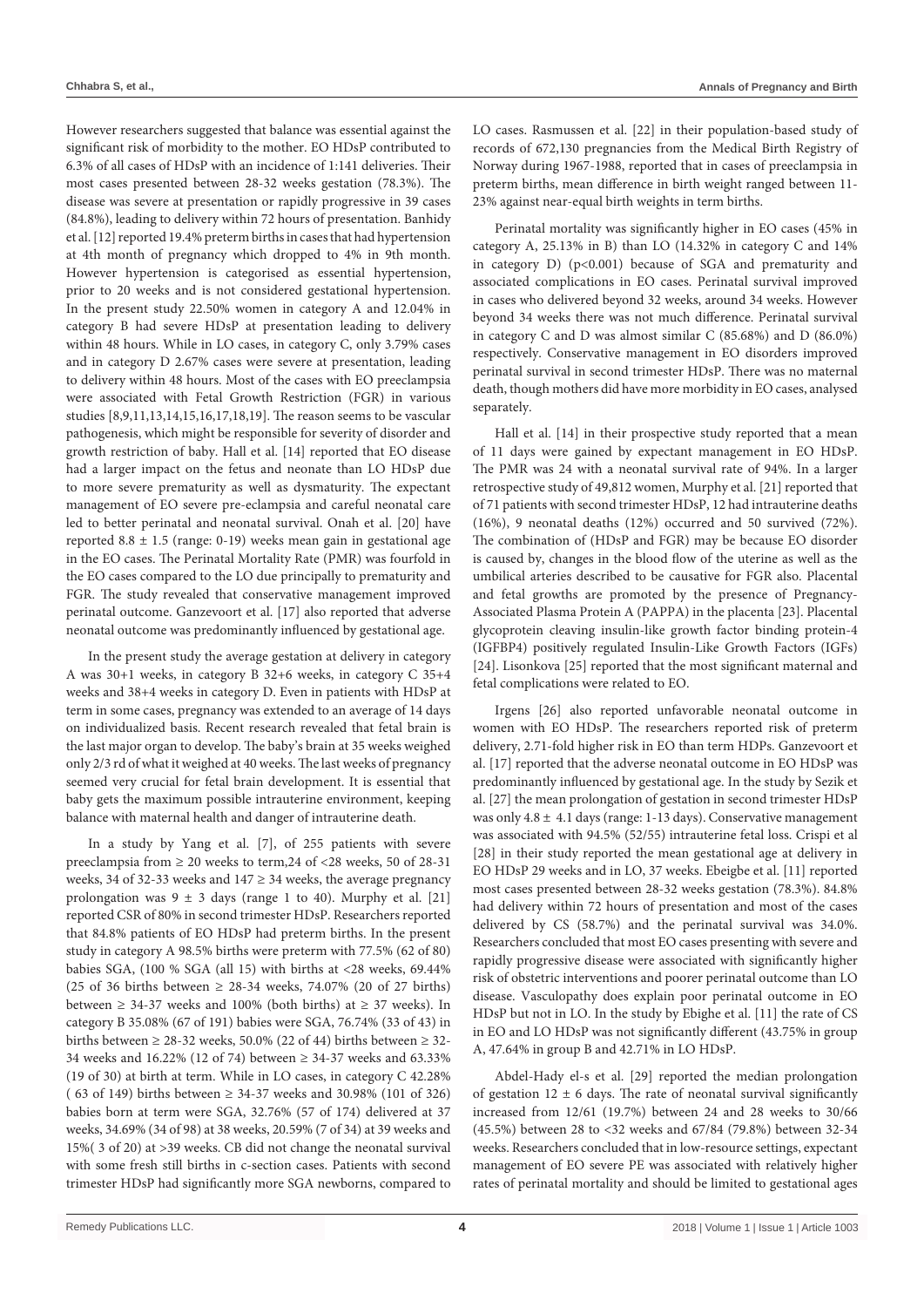between 28 and 34 weeks of gestation. Crispi et al. [28] in their study reported the mean birth weight in EO HDsP 998 ± 323gms and in LO disorders  $2345 \pm 479$  gms. In the present study, in category A, the mean birth weight was 1741.54 grams and in category B was 1936.31 grams, significantly less compared to LO cases (2633.38 grams in Category C and 2677.30 grams in Category D). Bombrys et al. [30] in their retrospective analysis of outcome in patients with severe preeclampsia, at 27 to 33 weeks of gestation reported that the birth weights of 19 (27%) were 10% < for gestational age, and 6 (8%) were 5%. Kovo et al. [31] reported pathological placental differences between EO and LO disorders, in relation to FGR. Esch et al. [32] reported that perinatal outcome was significantly worse in neonates born to mothers with EO PE. However whether these differences were due to uteroplacental factors or intrinsic neonatal factors remained to be elucidated.

In the present study also it was evident that EO disorders adversely affected perinatal survival research needed to be done to improve survival in low resource settings. Overall the perinatal deaths in second trimester HDsP were 45% significantly high compared to category B (25.13%), in category C of late onset disorder (14.32%) and in category D (14%). Gestational age around 34 weeks was very important for neonatal survival especially with limited resources. Conservative management in EO disorders improved perinatal survival especially in second trimester HDsP cases. Expectant management should be carried out in well-selected patients with severe preeclampsia remote from term, with critical vigilance. In the present study it was revealed that EO disorders adversely affected perinatal survival but perinatal mortality in the late onset was also 14.00%, which too is a matter of concern and more research needs to be done.

#### **References**

- 1. [NHBPEP. Report of the national high blood pressure education program](https://www.ncbi.nlm.nih.gov/pubmed/10920346)  [working group on high blood pressure in pregnancy. Am J Obstet Gynecol.](https://www.ncbi.nlm.nih.gov/pubmed/10920346)  [2000;183:S1-22.](https://www.ncbi.nlm.nih.gov/pubmed/10920346)
- 2. ACOG. Diagnosis and Management of Preeclampsia and Eclampsia. ACOG Practice Bulletin Obstet Gynecol. 2002;99:59-67.
- 3. [Magee LA, Von Dadelszen P, Bohun CM, Rey E, El-Zibdeh M, Stalker S,](https://www.jogc.com/article/S1701-2163(16)30579-5/fulltext)  [et al. Serious perinatal complications of non-proteinuric hypertension:](https://www.jogc.com/article/S1701-2163(16)30579-5/fulltext)  [An international, multicentre, retrospective cohort study. JOGC.](https://www.jogc.com/article/S1701-2163(16)30579-5/fulltext)  [2003;25\(5\):372-82.](https://www.jogc.com/article/S1701-2163(16)30579-5/fulltext)
- 4. [Cifkova R. Hypertension in pregnancy. Vnitr Lek. 2006;52\(3\):263-70.](https://www.ncbi.nlm.nih.gov/pubmed/16722158)
- 5. [Cifkova R. Hypertension in pregnancy. Cas Lek Cesk. 2009;148:65-71.](https://www.ncbi.nlm.nih.gov/pubmed/19637440)
- 6. [Junus K, Centlow M, Wikstrom AK, Larsson I, Hansson SR, Olovsson M.](https://www.ncbi.nlm.nih.gov/pubmed/22013081)  [Gene expression profiling of placentae from women with early- and late](https://www.ncbi.nlm.nih.gov/pubmed/22013081)[onset pre-eclampsia: down-regulation of the angiogenesis-related genes](https://www.ncbi.nlm.nih.gov/pubmed/22013081)  [acvrl1 and egfl7 in early-onset disease. Mol Hum Reprod. 2012;18\(3\):146-](https://www.ncbi.nlm.nih.gov/pubmed/22013081) [55.](https://www.ncbi.nlm.nih.gov/pubmed/22013081)
- 7. [Yang Z, Li R, Shi LY, Wang LN, Ye RH, Wang R, et al. \[Clinical delimitation](https://www.ncbi.nlm.nih.gov/pubmed/15938777)  [and expectant management of early onset of severe pre-eclampsia\].](https://www.ncbi.nlm.nih.gov/pubmed/15938777)  [Zhonghua Fu Chan Ke Za Zhi. 2005;40\(5\):302-5.](https://www.ncbi.nlm.nih.gov/pubmed/15938777)
- 8. [Yang Z, Li R, Shi LY, Wang LN, Ye RH, Wang R et al. \[Clinical delimitation](https://www.ncbi.nlm.nih.gov/pubmed/15938777)  [and expectant management of early onset of severe pre-eclampsia\].](https://www.ncbi.nlm.nih.gov/pubmed/15938777)  [Zhonghua Fu Chan Ke Za Zhi. 2006;40\(5\):302-5.](https://www.ncbi.nlm.nih.gov/pubmed/15938777)
- 9. [Huppertz B. Placental origins of preeclampsia: Challenging the current](https://www.ncbi.nlm.nih.gov/pubmed/18259009)  [hypothesis. Hypertension. 2008;51:970-5.](https://www.ncbi.nlm.nih.gov/pubmed/18259009)
- 10. [Kang A, Struben H. Pre-eclampsia screening in first and second trimester.](https://www.ncbi.nlm.nih.gov/pubmed/18979429)  [Ther Umsch. 2008;65\(11\):663-6.](https://www.ncbi.nlm.nih.gov/pubmed/18979429)
- 11. [Ebeigbe PN, Aziken ME. Early onset pregnancy-induced hypertension/](https://www.ncbi.nlm.nih.gov/pubmed/21220851) [eclampsia in benin city, nigeria. Niger J Clin Pract. 2010;13\(4\):388-93.](https://www.ncbi.nlm.nih.gov/pubmed/21220851)
- 12. [Banhidy F, Dakhlaoui A, Dudas I, Czeizel AE. Birth outcomes of newborns](https://www.ncbi.nlm.nih.gov/pubmed/21991429)  [after folic acid supplementation in pregnant women with early and late](https://www.ncbi.nlm.nih.gov/pubmed/21991429)  [pre-eclampsia: A population-based study. Adv Prev Med. 2011;127369.](https://www.ncbi.nlm.nih.gov/pubmed/21991429)
- 13. [Moore MP, Redman CW. Case-control study of severe pre-eclampsia of](https://www.ncbi.nlm.nih.gov/pubmed/6411232)  [early onset. Br Med J \(Clin Res Ed\). 1983;287\(6392\):580-3.](https://www.ncbi.nlm.nih.gov/pubmed/6411232)
- 14. [Hall DR, Odendaal HJ, Kirsten GF, Smith J, Grove D. Expectant](https://www.ncbi.nlm.nih.gov/pubmed/11028578)  [management of early onset, severe pre-eclampsia: Perinatal outcome.](https://www.ncbi.nlm.nih.gov/pubmed/11028578)  [BJOG. 2000;107\(10\):1258-64.](https://www.ncbi.nlm.nih.gov/pubmed/11028578)
- 15. [Paruk F, Moodley J. Maternal and neonatal outcome in early- and late](https://www.ncbi.nlm.nih.gov/pubmed/10956445)[onset pre-eclampsia. Semin Neonatol, 2000;5\(3\):197-207.](https://www.ncbi.nlm.nih.gov/pubmed/10956445)
- 16. [Aardema MW, Oosterhof H, Timmer A, Van Rooy I, Aarnoudse JG.](https://www.ncbi.nlm.nih.gov/pubmed/11373150)  [Uterine artery doppler flow and uteroplacental vascular pathology in](https://www.ncbi.nlm.nih.gov/pubmed/11373150)  [normal pregnancies and pregnancies complicated by pre-eclampsia and](https://www.ncbi.nlm.nih.gov/pubmed/11373150)  [small for gestational age fetuses. Placenta. 2001;22\(5\):405-11.](https://www.ncbi.nlm.nih.gov/pubmed/11373150)
- 17. [Ganzevoort W, Rep A, De Vries JI, Bonsel GJ, Wolf H. Prediction of](https://www.ncbi.nlm.nih.gov/pubmed/16643825)  [maternal complications and adverse infant outcome at admission for](https://www.ncbi.nlm.nih.gov/pubmed/16643825)  [temporizing management of early-onset severe hypertensive disorders of](https://www.ncbi.nlm.nih.gov/pubmed/16643825)  [pregnancy. Am J Obstet Gynecol, 2006;195\(2\):495-503.](https://www.ncbi.nlm.nih.gov/pubmed/16643825)
- 18. [Kimura C, Watanabe K, Iwasaki A, Mori T, Matsushita H, Shinohara K,](https://www.ncbi.nlm.nih.gov/pubmed/23035823)  [et al. The severity of hypoxic changes and oxidative dna damage in the](https://www.ncbi.nlm.nih.gov/pubmed/23035823)  [placenta of early-onset preeclamptic women and fetal growth restriction. J](https://www.ncbi.nlm.nih.gov/pubmed/23035823)  [Matern Fetal Neonatal Med. 2013;26\(5\):491-6.](https://www.ncbi.nlm.nih.gov/pubmed/23035823)
- 19. [Blair JD, Yuen RK, Lim BK, Mcfadden DE, Von Dadelszen P, Robinson](https://www.ncbi.nlm.nih.gov/pubmed/23770704)  [WP. Widespread DNA hypomethylation at gene enhancer regions in](https://www.ncbi.nlm.nih.gov/pubmed/23770704)  [placentas associated with early-onset pre-eclampsia. Mol Hum Reprod.](https://www.ncbi.nlm.nih.gov/pubmed/23770704)  [2013;19\(10\):697-708.](https://www.ncbi.nlm.nih.gov/pubmed/23770704)
- 20. [Onah HE, Iloabachie GC. Conservative management of early-onset pre](https://www.ncbi.nlm.nih.gov/pubmed/12521453)[eclampsia and fetomaternal outcome in nigerians. J Obstet Gynaecol.](https://www.ncbi.nlm.nih.gov/pubmed/12521453)  [2002;22\(4\):357-62.](https://www.ncbi.nlm.nih.gov/pubmed/12521453)
- 21. [Murphy DJ, Stirrat GM. Mortality and morbidity associated with early](https://www.ncbi.nlm.nih.gov/pubmed/10877990)[onset preeclampsia. Hypertens Pregnancy. 2000;19\(2\):221-31.](https://www.ncbi.nlm.nih.gov/pubmed/10877990)
- 22. [Rasmussen S, Irgens LM. Fetal growth and body proportion in](https://www.ncbi.nlm.nih.gov/pubmed/12636965)  [preeclampsia. Obstet Gynecol. 2003;101\(3\):575-83.](https://www.ncbi.nlm.nih.gov/pubmed/12636965)
- 23. [Peterson SE, Simhan HN. First-trimester pregnancy-associated plasma](https://www.ncbi.nlm.nih.gov/pubmed/18295168)  [protein A and subsequent abnormalities of fetal growth. Am J Obstet](https://www.ncbi.nlm.nih.gov/pubmed/18295168)  [Gynecol. 2008;198: 43-5.](https://www.ncbi.nlm.nih.gov/pubmed/18295168)
- 24. [Lawrence JB, Oxvig C, Overgaard MT, Lars Sottrup-Jensen, Gleich GJ,](https://www.ncbi.nlm.nih.gov/pmc/articles/PMC15910/)  [Hays LG, et al. The insulin-like growth factor \(IGF\)-dependent IGF](https://www.ncbi.nlm.nih.gov/pmc/articles/PMC15910/)  [binding protein-4 protease secreted by human fibroblasts is pregnancy](https://www.ncbi.nlm.nih.gov/pmc/articles/PMC15910/)[associated plasma protein-A. Proc Natl Acad Sci U S A. 1999;96\(6\):3149-](https://www.ncbi.nlm.nih.gov/pmc/articles/PMC15910/) [53.](https://www.ncbi.nlm.nih.gov/pmc/articles/PMC15910/)
- 25. [Lisonkova S, Joseph KS. Incidence of preeclampsia: risk factors and](https://www.ajog.org/article/S0002-9378(13)00859-4/abstract)  [outcomes associated with early- versus late-onset disease. Am J Obstet](https://www.ajog.org/article/S0002-9378(13)00859-4/abstract)  [Gynecol. 2013;209\(6\):544-545.](https://www.ajog.org/article/S0002-9378(13)00859-4/abstract)
- 26. [Irgens HU, Reisaeter L, Irgens LM, Lie RT. Long term mortality of mothers](https://www.bmj.com/content/323/7323/1213)  [and fathers after pre-eclampsia: population based cohort study. BMJ.](https://www.bmj.com/content/323/7323/1213)  [2001;323:1213.](https://www.bmj.com/content/323/7323/1213)
- 27. [Sezik M, Ozkaya O, Sezik HT, Yapar EG. Expectant management of severe](https://www.ncbi.nlm.nih.gov/pubmed/17968301)  [preeclampsia presenting before 25 weeks of gestation. Med Sci Monit.](https://www.ncbi.nlm.nih.gov/pubmed/17968301)  [2007;13:Cr523-27.](https://www.ncbi.nlm.nih.gov/pubmed/17968301)
- 28. [Crispi F, Llurba E, Dominguez C, Martin-Gallan P, Cabero L, Gratacos](https://www.ncbi.nlm.nih.gov/pubmed/18058842)  [E. Predictive value of angiogenic factors and uterine artery doppler for](https://www.ncbi.nlm.nih.gov/pubmed/18058842)  [early- versus late-onset pre-eclampsia and intrauterine growth restriction.](https://www.ncbi.nlm.nih.gov/pubmed/18058842)  [Ultrasound Obstet Gynecol. 2008;31\(3\):303-9.](https://www.ncbi.nlm.nih.gov/pubmed/18058842)
- 29. [Abdel-Hady El S, Fawzy M, El-Negeri M, Nezar M, Ragab A, Helal AS. Is](https://www.ncbi.nlm.nih.gov/pubmed/19693521)  [expectant management of early-onset severe preeclampsia worthwhile in](https://www.ncbi.nlm.nih.gov/pubmed/19693521)  [low-resource settings? Arch Gynecol Obstet. 2010;282\(1\):23-7.](https://www.ncbi.nlm.nih.gov/pubmed/19693521)